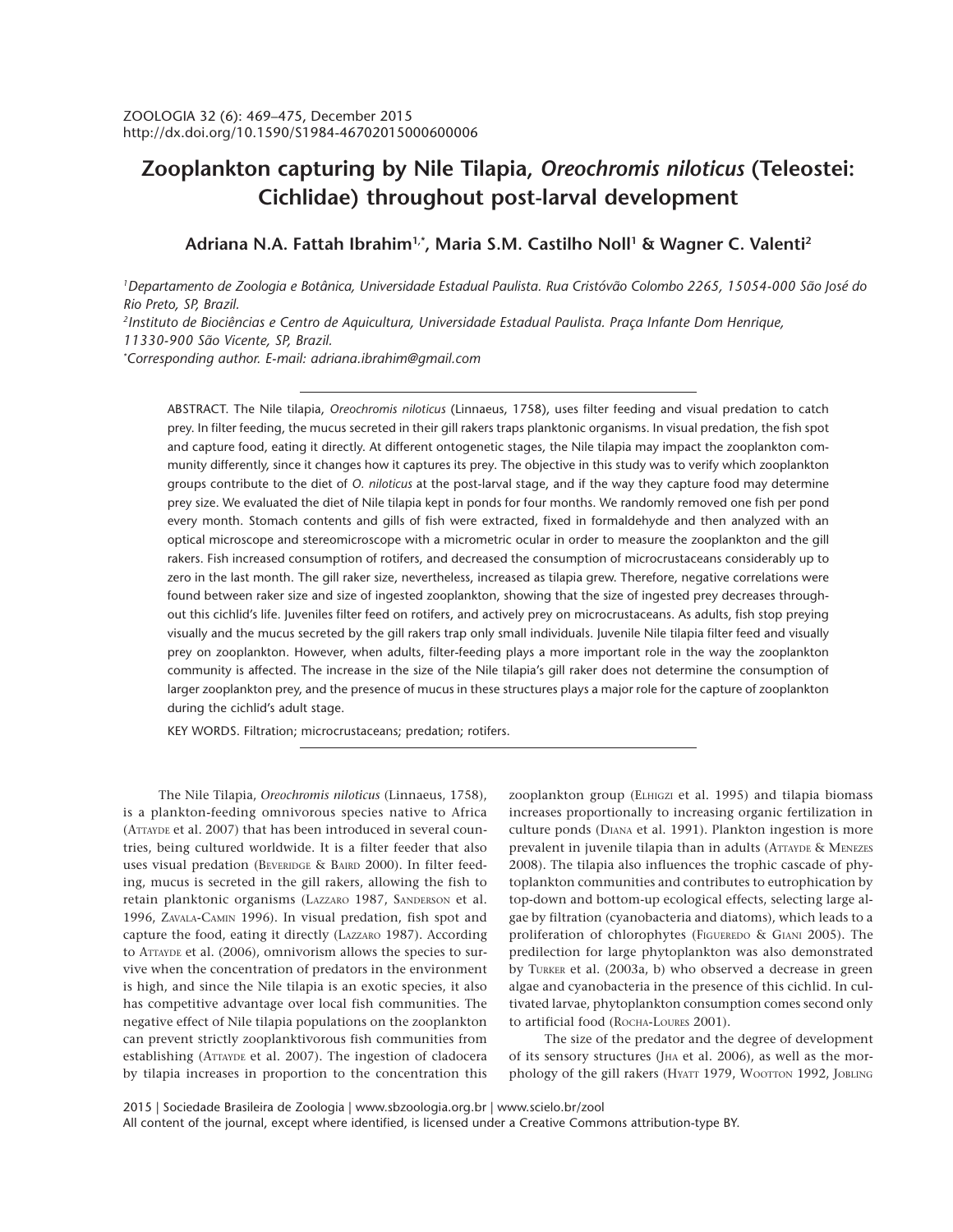1996) influence the size of the prey and the way it is captured. In the initial stages of the development, some tilapia species prefer plankton (GROVER et al. 1989, UFODIKE & WADA 1991) and this item is present in significant concentrations in the stomach of *O. niloticus* fry and adults (ROCHA LOURES et al. 2001, BWANIKA et al. 2006). The gill rakers of the Nile tilapia may be long and numerous, a characteristic of plankton-feeding species, or few and short, which characterizes on omnivorous diet (CÂMARA & CHELLAPPA 1996, BEYRUTH et al. 2004, ZAYED & MOHAMED 2004).

The Nile Tilapia may cause different types of impact on the zooplankton community throughout its development, since this fish changes the way it captures and eats its prey. During the larval stages, when the tilapia's mouth cavity is small, most of the plankton is captured using visual predation (YOWELL & VINYARD 1993), but in older stages of development, filter-feeding becomes the tilapia's predominant means to trap zooplankton (GOPHEN et al. 1983, LAZZARO 1987, 1991). This is associated with loss of visual acuity in large fish, which causes them to interrupt their selective visual predation (HJELM et al. 2000). This change in eating habits may occur abruptly (MORIARTY et al. 1973, BEVERIDGE & BAIRD 2000), or more gradually (WHITFIELD & BLADER 1978).

When tilapias become exclusively filter-feeders, they consume only small organisms (BEVERIDGE & BAIRD 2000). The least evasive organisms in the zooplankton community (DRENNER et al. 1978, 1982a, b DRENNER & MCCOMAS 1980, KOHLER & NEY 1982, BEZERRA-NETO & PINTO-COELHO 2003), cladocerans and rotifers, are the most common prey of plankton-eating fish (DRENNER et al. 1986, 1987, LAZZARO 1987). In the study conducted by MENEZES et al. (2010), the presence of fish at different stages of development seemed to affect the population density of cladocerans and rotifers differently. For example, in the presence of adult Nile tilapias, cladoceran populations increase, showing that adult tilapias do not favor this type of zooplankton. Conversely, when tilapia juveniles predominate, rotifer population density decreases (MENEZES et al. 2010). On the other hand, due to their effective evasive behavior (STRICKLER 1977, FIELDS & YEN 1996, LENZ & HARTLINE 1999, YEN 2000), copepods are captured in low numbers when compared with similar-sized zooplanktonic organisms (TRAGER et al. 1994).

Even though they change how they capture prey during their ontogenetic development, Nile tilapias continue to eat organisms from the zooplankton community, even though the zooplankton groups ingested may vary. Since filter feeding affects organisms that get trapped in the gill rakers of fish, the space between these structures will determine the size of the prey ingested, determining that larger zooplanktonic organisms will be caught more often.

The objective of this study was to verify which zooplankton groups contribute the most to the diet of the omnivorous *O*. *niloticus* at the post-larval stage, in addition to determining if the way they prey selects their prey size. The

hypothesis is that, as the gill rakers increase in size throughout this cichlid's ontogenetic development, predation exerts great pressure on larger zooplanktonic organisms.

## **MATERIAL AND METHODS**

Juvenile Nile tilapia gift strain juvenile sex-reversed males average size 14 cm were stocked at density of 1.1 fish/ $m^2$  in 12 earthen ponds. These ponds were previously populated with natural plankton along with the Amazon river prawn, *Macrobrachium amazonicum* (Heller, 1862).

Stomach contents of fish were analyzed for four months, focusing on the zooplankton community. In addition, gill rakers of fish were measured to test for a correlation with the size of the ingested zooplankton. Fish were fed floating fish food twice a day. Primary environmental variables were regularly monitored and kept at culture standards. Once a month, one fish was randomly removed from each earthen pond with a fishing rod. Fish were fixed in formaldehyde (10%) and then stored in alcohol (70%). Stomachs and gills were extracted and fixed in formaldehyde (4%). Stomach content analysis was carried out in three subsamples of one milliliter, obtained with Stempel pipette, placed on a Sedgewick-Rafter counting cell slide under an optical microscope equipped with a reticle in order to measure zooplankton. For the identification of zooplankton species, specific keys were used (KOSTE 1978a, b, PONTIN 1978, SENDACZ & KUBO 1982, REID 1985, MATSUMURA-TUNDISI 1986, SEGERS 1995, EL MOOR-LOUREIRO 1997, SILVA & MATSUMURA-TUNDISI 2005).Zooplankton species were measured depending on their percentage in the stomach contents of cichlid. For computing the monthly means of the size of ingested zooplankton, the number of measurements followed a scale of representativeness, that is, more individuals were measured from the species that were in a higher proportion. The size of the gill rakers was measured through a stereomicroscope equipped with a micrometric ocular. Ten measurements were obtained for each extracted gill, for a total of four gills per fish. Next, means of those measures were calculated, determining the mean gill raker length and the mean distance between gill rakers each month.

Data was subjected to Shapiro-Wilk test of normality, and according to the results the appropriate statistical analyses were applied. The results expressed in percentage were arcsine square root transformed before statistical analyses. In order to compare the mean percentage of zooplankton found in the stomach contents from *O. niloticus*, the Kruskal-Wallis nonparametric test was used, along with a multiple-comparison among means test, at 5% significance. This test was also used to compare the mean percentage of each zooplanktonic group and the mean body size of the zooplankton ingested by the cichlid each month. In order to compare mean gill raker size, the parametric Anova with Tukey post hoc test (5%) was used. Pearson's correlation (5%) was employed to establish the correlation between size of ingested zooplankton and fish gill raker size.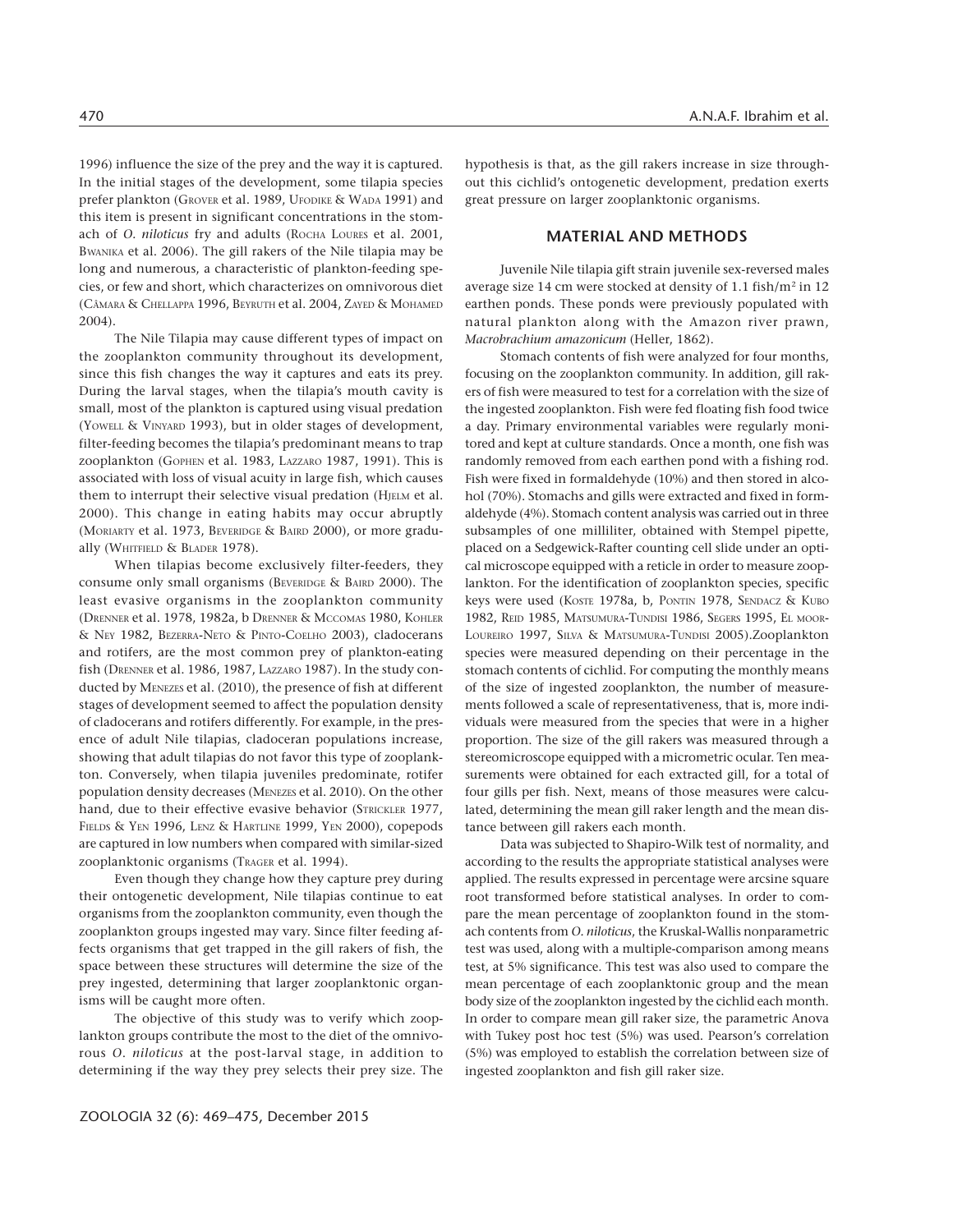### **RESULTS**

Approximately 15 zooplankton species were found in the diet of *O. niloticus*, distributed among copepods, cladocerans, and rotifers (Table 1). Among them, the most consumed were rotifers from the genera *Brachionus* Pallas, 1766 and *Keratella* Bory de St. Vincent, 1822 (Fig. 1). Among the microcrustaceans, the cladoceran *Moina minuta* Hansen, 1899 was the most abundant in fish stomach contents. The average percentage of zooplankton found in the stomach contents of *O. niloticus* was 3% and it did not differ throughout the study. Nevertheless, as fish grew, the contributions of each group of ingested zooplankton changed. Fish ingested more and more rotifers, and less and less microcrustaceans, and the decrease was particularly considerable in the third month and in the last stomach analysis, which verified that no microcrustacean was consumed (Fig. 1). The consumption of rotifers increased with age, whereas the size of ingested prey decreased. In addition, gill raker length and the space between gill rakers increased as fish grew (Table 2). A significant negative correlation between zooplankton body width and the space between gill rakers was observed (Fig. 2). Other negative correlations were observed, though marginally significant (Figs. 2 and 3).

## **DISCUSSION**

During their development from post-larval to adult stages, Nile tilapia ingested the same percentage of zooplankton with respect to the rest of their diet, but they consumed different zooplankton groups. Such changes may be related to the way *O. niloticus* preys. This study confirmed that juvenile Nile tilapia ingest cladocerans, as well as copepods and rotifers, through both visual predation and filter-feeding. Since rotifers are less likely to escape tilapia predation, they are the main zooplankton in the diet of this fish. Adults stop consuming microcrustaceans through visual predation and begin to eat only rotifers, which they catch through filter feeding.

According to several studies (GROVER et al. 1989, UFODIKE & WADA 1991, ROCHA LOURES et al. 2001, BWANIKA et al. 2006), the percentage of zooplankton ingested decreases in the diet of species of *Oreochromis*, as fry develop into adults; it becomes constant, which was also observed in this study. A preference for zooplankton and diatoms to artificial food was observed during the first stages of Nile tilapia larvae (UFODIKE & WADA 1991). Nevertheless, this preference changed as larvae grew, as observed by GROVER et al. (1989) when studying fry of red hybrid tilapia: they increase their consumption of artificial food as they develop. Even so, the consumption of zooplankton by tilapia may be significant, as observed by BWANIKA et al. (2006) in African ponds, where the percentage of zooplankton in the stomach contents of *O. niloticus* varied from 8 to 13%. Even Nile tilapia fry, which were fed artificial food, phytoplankton and zooplankton, had a stomach content of approximately 13% zooplankton (ROCHA LOURES et al. 2001).



Figure 1. Zooplankton composition in the stomach contents from *Oreochromis niloticus* each month. (D) Copepoda, (D) Cladocera, ( $\blacksquare$ ) Rotifera.



Figures 2-3. (2) Negative correlation between zooplankton's body size found in stomach contents and space between Nile tilapia's gill rakers. Significant Pearson's correlation (Length r = -0.92 and  $p = 0.07$ ; Width  $r = -0.96$  and  $p = 0.04$ ). (3) Negative correlation between zooplankton's body size found in stomach contents and length of Nile tilapia's gill rakers. Significant Pearson's correlation (Length  $r = -0.91$  and  $p = 0.09$ ; Width  $r = -0.92$  and  $p = 0.08$ ).  $($  ) Length,  $($   $\blacksquare)$  width.

ZOOLOGIA 32 (6): 469–475, December 2015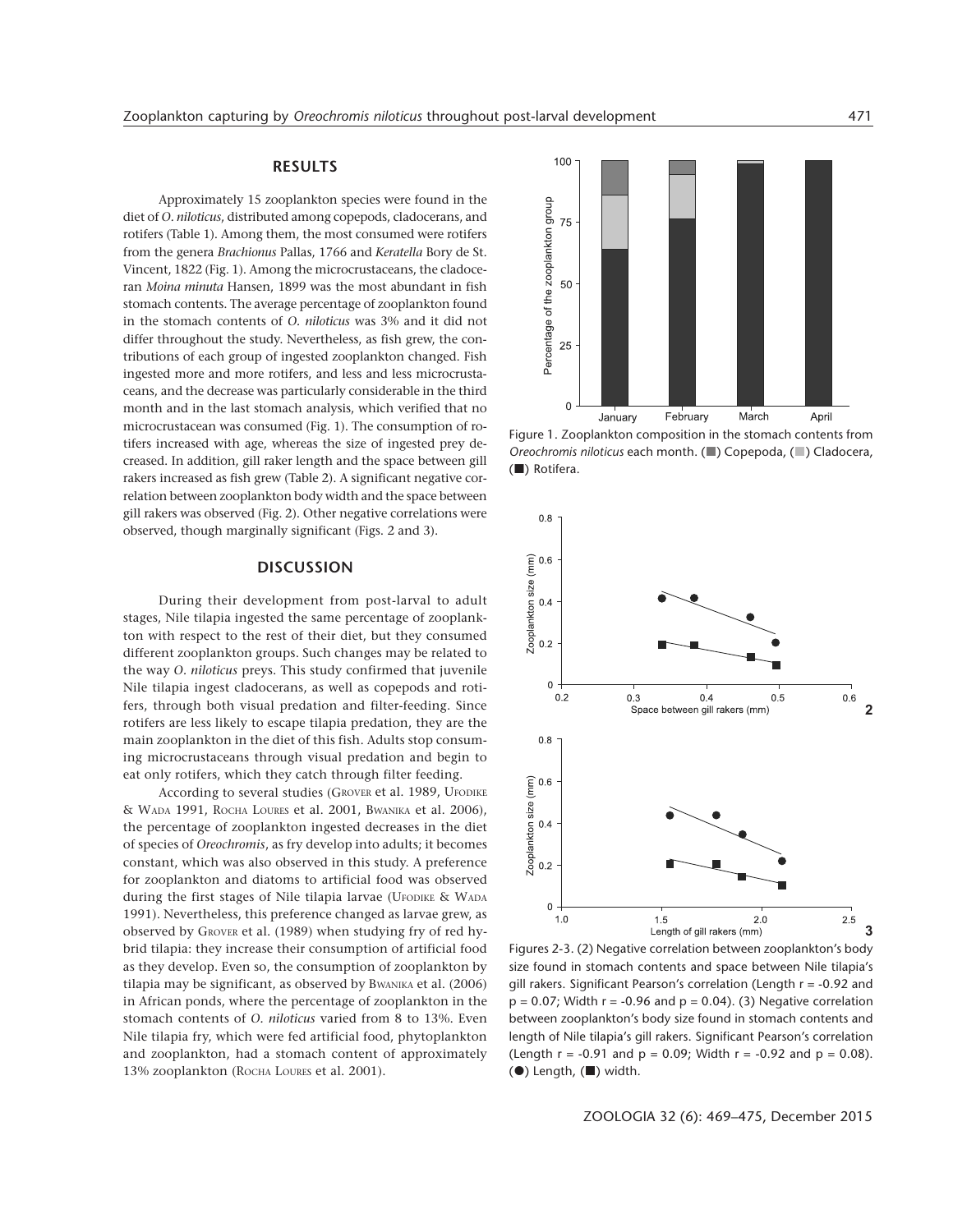| <i>reochromis niloticus</i> throughout four months.             |                            |  |  |  |
|-----------------------------------------------------------------|----------------------------|--|--|--|
| Taxon/month                                                     | Length (mm)                |  |  |  |
| January                                                         |                            |  |  |  |
| Cladocera                                                       |                            |  |  |  |
| Diaphanosoma spinulosum                                         | 0.33-0.88                  |  |  |  |
| Moina minuta                                                    | 0.37-0.83                  |  |  |  |
| Copepoda                                                        |                            |  |  |  |
| Copepodid                                                       | 0.33-0.83                  |  |  |  |
| Nauplius                                                        | 0.11-0.33                  |  |  |  |
| Notodiaptomus iheringi                                          | 0.77-1.65                  |  |  |  |
| Thermocyclops decipiens                                         | $0.50 - 1.00$              |  |  |  |
| Rotifera                                                        |                            |  |  |  |
| <b>Brachionus calyciflorus</b><br><b>Brachionus havangensis</b> | $0.22 - 0.44$              |  |  |  |
|                                                                 | $0.28 - 0.33$              |  |  |  |
| Filinia spp.                                                    | $0.11 - 0.17$              |  |  |  |
| Keratella spp.                                                  | $0.11 - 0.17$              |  |  |  |
| Lecane spp.                                                     | $0.11 - 0.17$              |  |  |  |
| Trichocerca sp.                                                 | $0.22 - 0.33$              |  |  |  |
| February                                                        |                            |  |  |  |
| Cladocera                                                       |                            |  |  |  |
| Diaphanosoma spinulosum<br>Moina minuta                         | 0.33-0.99                  |  |  |  |
|                                                                 | 0.33-0.77                  |  |  |  |
| Copepoda                                                        |                            |  |  |  |
| Argyrodiaptomus furcatus                                        | 1.16-1.49                  |  |  |  |
| Copepodid                                                       | 0.33-0.99                  |  |  |  |
| Nauplius                                                        | 0.20-0.55                  |  |  |  |
| Notodiaptomus iheringi                                          | 0.94-1.54                  |  |  |  |
| Rotifera                                                        |                            |  |  |  |
| <b>Brachionus calyciflorus</b>                                  | $0.22 - 0.39$              |  |  |  |
| <b>Brachionus falcatus</b>                                      | 0.28-0.36                  |  |  |  |
| <b>Brachionus havanaensis</b>                                   | 0.22-0.39                  |  |  |  |
| Filinia spp.                                                    | $0.11 - 0.22$              |  |  |  |
| Lecane spp.                                                     | $0.12 - 0.17$              |  |  |  |
| Trichocerca sp.                                                 | $0.18 - 0.33$              |  |  |  |
| March                                                           |                            |  |  |  |
| Cladocera<br>Moina minuta                                       |                            |  |  |  |
| Rotifera                                                        | 0.33-0.77                  |  |  |  |
| <b>Brachionus calyciflorus</b>                                  |                            |  |  |  |
| Brachionus havanaensis                                          | 0.28-0.44<br>$0.25 - 0.39$ |  |  |  |
|                                                                 |                            |  |  |  |
| Filinia spp.                                                    | $0.08 - 0.33$              |  |  |  |
| Keratella spp.                                                  | 0.11-0.22                  |  |  |  |
| Lecane spp.                                                     | 0.12-0.19<br>$0.18 - 0.33$ |  |  |  |
| Trichocerca sp.                                                 |                            |  |  |  |
| April                                                           |                            |  |  |  |
| Rotifera                                                        |                            |  |  |  |
| <b>Brachionus havanaensis</b>                                   | 0.22-0.39                  |  |  |  |
| Filinia spp.                                                    | $0.20 - 0.22$              |  |  |  |
| Keratella spp.                                                  | $0.11 - 0.22$              |  |  |  |
| Lecane spp.                                                     | $0.14 - 0.17$              |  |  |  |
| Trichocerca sp.                                                 | 0.20-0.22                  |  |  |  |

Table 1. Zooplankton community and respective size variations found in the diet of post-larval stages (juvenile to adult) of *Oreochromis niloticus* throughout four months.

Table 2. Size variation from *Oreochromis niloticus* and their structures responsible for filtering zooplankton community throughout the study. Values are means (± standard deviation).

| Month    | O. niloticus (cm)<br>$(\pm SD)$ | Length of the gill<br>rakers (mm) $(\pm SD)$ | Space between the gill<br>rakers (mm) $(\pm SD)$ |
|----------|---------------------------------|----------------------------------------------|--------------------------------------------------|
| January  | 14 ( $\pm$ 0.69) <sup>c</sup>   | $1.54 \ (\pm 0.12)^c$                        | $0.34 \ (\pm 0.05)^{b}$                          |
| February | 18 ( $\pm$ 1.29) <sup>bc</sup>  | $1.77 \ (\pm 0.13)^{b}$                      | $0.38 \ (\pm 0.04)^{b}$                          |
| March    | 21 ( $\pm$ 2.08) <sup>ab</sup>  | 1.90 ( $\pm$ 0.14) <sup>b</sup>              | $0.46 \ (\pm 0.04)^a$                            |
| April    | 23 ( $\pm$ 1.16) <sup>a</sup>   | 2.10 ( $\pm$ 0.15) <sup>a</sup>              | $0.50 \ (\pm 0.05)^{a}$                          |
|          |                                 |                                              | .                                                |

Means with different letters in each column differ statistically. Kruskal-Wallis (5%) and ANOVA Tukey (5%),  $p < 0.05$ .

The size of the prey and how they are captured may differ, depending on the size of the predator and the development of their sensory structures (JHA et al. 2006). During an experiment with Nile tilapia larvae, UFODIKE & WADA (1991) demonstrated that the first stages of larvae (5 to 14 mm) predate rotifers, cladocerans, and copepods. BEYRUTH et al. (2004) also observed the great proportion of rotifera and cladocera in the digestive system of *O. niloticus* fry. According to their data, during the first post-larval stages, Nile tilapia may still prey on zooplankton. Our data showed that *O. niloticus* adults stopped ingesting microcrustaceans and began to prey only on rotifers. During its adult stage the percentage of zooplankton in their diet remained constant. Tilapia predation on the rotifer population may have significant impact, as observed by MENEZES et al. (2010), through population data analysis.

Studies carried out with filter feeding fish have demonstrated that species that have low escapement capacity are predated in greater numbers (DRENNER et al. 1986, 1987, LAZZARO 1987). Among the zooplankton, rotifers and cladocerans have the least mobility and escapement capacity (DRENNER et al. 1978, 1982a, b, DRENNER & MCCOMAS 1980, KOHLER & NEY 1982, BEZERRA-NETO & PINTO-COELHO 2003). Copepods, on the other hand, are the most evasive (DRENNER et al. 1978, LAZZARO 1987, 1991). The total absence of copepoda in the diet of *O. niloticus* adults confirms that they escape from the flow pumped by the fish during the filtering process (DRENNER et al. 1978, LAZZARO 1987, 1991). Rotifers, which have lower escapement efficiency than microcrustaceans, constituted 100% of the adult tilapia's zooplankton diet. In a study on the effects of predation on plankton populations, ATTAYDE & MENEZES (2008) concluded that rotifer populations grow in the presence of juvenile Nile tilapias, whereas cladoceran populations increase in the presence of adults, suggesting that during the juvenile stage, these fish feed more on microcrustaceans than on rotifers, and during adulthood, the opposite happens. MENEZES et al. (2010) also noted an increase in rotifera biomass in the absence of tilapia in the environment, showing that rotifers may be one of the most consumed groups by this fish.

During filtering, the gill rakers of the Nile tilapia secrete mucus, trapping food items (LAZZARO 1987, SANDERSON et al. 1996, ZAVALA-CAMIN 1996). The morphology of the gill rakers is di-

ZOOLOGIA 32 (6): 469–475, December 2015

 $\overline{a}$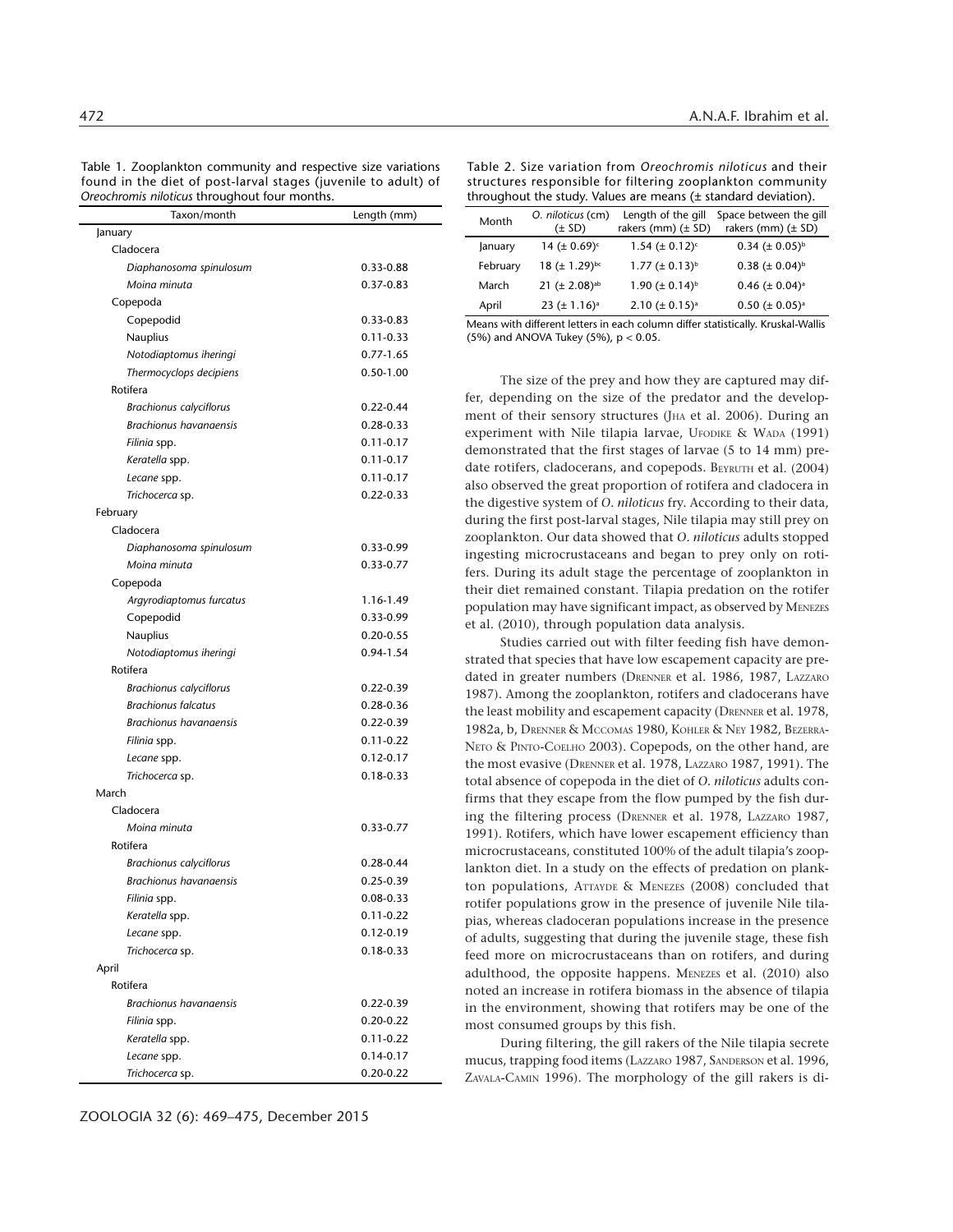rectly related to the size of the ingested prey (HYATT 1979, WOOTTON 1992, JOBLING 1996). In several studies on the diet of *O*. *niloticus*, it was observed that this cichlid may have different types of gill rakers. The high trophic plasticity of the Nile tilapia indicates that it may have long and numerous gill rakers (plankton-feeding species), or few and short ones (omnivorous species) (CÂMARA & CHELLAPPA 1996, BEYRUTH et al. 2004, ZAYED & MOHAMED 2004). Fish gill rakers in this study showed characteristics of omnivorous species, with the space between them being wider than the dimensions of most zooplankton prey. Around 85% of the zooplankton found in the stomach contents was smaller than the space between the gill rakers, which means that they would go through the filter if there was no mucus. Among the zooplankton organisms identified, rotifers were the smallest ones. The remaining ingested prey (15%) were larger than the space between the gill rakers. However, the ingestion of large microcrustaceans happened only during the first months of culture, during the initial post-larval stage. In adults, the space between the gill rakers is larger, which results in a lower contribution from larger-sized zooplankton and a higher contribution from minute zooplankton organisms. This may indicate that the presence of mucus in adult *O*. *niloticus* is one of the main factors in prey capture, not the space between the gill rakers. In addition, the mucus secreted in the gill rakers does not trap large zooplankton. Even though the gill rakers increase in length, and the amount of secreted mucus increases with age, these potential prey individuals have not been ingested by adults, despite the elevated population density of cladocerans and copepods.

The highest contribution of microcrustaceans such as copepods during the first life stages of fish is related to visual active capture, during which the predator spots and ingests the prey intentionally (LAZZARO 1987). Studies have shown that *O*. *niloticus* fry prey only visually, ingesting rotifers, cladocerans and copepods (UFODIKE & WADA 1991, BEYRUTH et al. 2004), a common characteristic of several groups of fish (GOPHEN et al. 1983, LAZZARO 1987, 1991). According to YOWELL & VINYARD (1993), the reduced volume of the mouth cavity of the tilapia during the larval stages results in a strictly visual predation. For Yowell & VINYARD (1993), the change in how prey is ingested (from visual predation to filter feeding) occurs when the tilapia's body reaches six centimeters in length. Although our study was carried out with juvenile *O*. *niloticus* measuring, on average, 14 centimeters, it was concluded that copepods and cladocerans microcrustaceans were actively ingested during this post-larval stage. In the stomach of adults, only small zooplankton was found, such as rotifers, confirming data from study by BEVERIDGE & BAIRD (2000), which suggests that filtering has an impact on minute zooplankton.

In conclusion, during the development of *O*. *niloticus*, the way fish ingest zooplankton and the groups of zooplankton they ingest change. Juvenile fish prey on microcrustaceans visually and filter feed rotifers, whereas adult individuals filter

feed zooplankton, which consist of smaller-sized organisms that are trapped in the mucus secreted by their gill rakers.

There are changes in the contribution from zooplankton species to the diet of *O*. *niloticus* throughout the ontogenetic development of the fish. The consumption of microcrustaceans verified in the post-larval stage is replaced by the total contribution of rotifers during the adult stage.

The increase in the size of the gill raker of *O*. *niloticus* does not determine the consumption of larger zooplankton prey. Despite their abundance in the environment, this group of zooplankton, mainly represented by copepods, is not ingested at the same rate as rotifers, because they are efficient in escaping from predation. We also conclude that, when capturing prey through filter feeding, the presence of mucus produced by the fish in the gills plays a more effective role than the space between the gill rakers. Also, the greater representation of microcrustaceans during the Nile tilapia's first post-larval stages (when they are already filter feeding), allows us to deduce that, at this stage, there is still visual predation, which is more efficient for capturing larger zooplankton prey, such as microcrustaceans.

## **ACKNOWLEDGMENTS**

The authors thank Centro de Aquicultura da Unesp (Caunesp) from Jaboticabal-SP and their entire working group. This study was sponsored by Coordenação de Aperfeiçoamento de Pessoal de Nível Superior and Conselho Nacional de Pesquisa (Proc. 473199/2011-4).

## **LITERATURE CITED**

- ATTAYDE JL, MENEZES RF (2008). Effects of fish biomass and planktivore type on plankton dynamics. **Journal of Plankton Research 30**(8): 885-892. doi: 10.1093/plankt/fbn051
- ATTAYDE JL, ISKIN M, CARNEIRO L (2006) O papel da Onivoria na Dinâmica de Cadeias Alimentares. **Oecologia brasiliensis 10**(1): 69-77.
- ATTAYDE JL, OKUN N, BRASIL J, MENEZES RF, MESQUITA P (2007) Impactos da introdução da tilápia do Nilo, *Oreochromis niloticus*, sobre a estrutura trófica dos ecossistemas aquáticos do Bioma Caatinga. **Oecologia Brasiliensis 11**(3): 450-461. doi: 10.4257/oeco.2007.1103.13
- BEVERIDGE MCM, BAIRD DJ (2000) Diet, feeding and digestive physiology, p. 59-87. In: BEVERIDGE MCM, MCANDREW BJ (Eds.) **Tilapias: Biology and Exploitation.** Stirling, University of Stirling. doi: 10.1007/978-94-011-4008-9\_3
- BEYRUTH Z, MAINARDES-PINTO CSR, FUSCO SM, FARIA FC, SILVA AL (2004) Utilização de alimentos naturais por *Oreochromis niloticus* em tanques de terra com arraçoamento. **Boletim do Instituto de Pesca 30**(1): 9-24.
- BEZERRA-NETO JF, PINTO-COELHO RM (2003) Avaliação da eficiência de dois amostradores na estimativa da abundância e biomassa de organismos planctônicos. **Bios 11**(11): 19-27.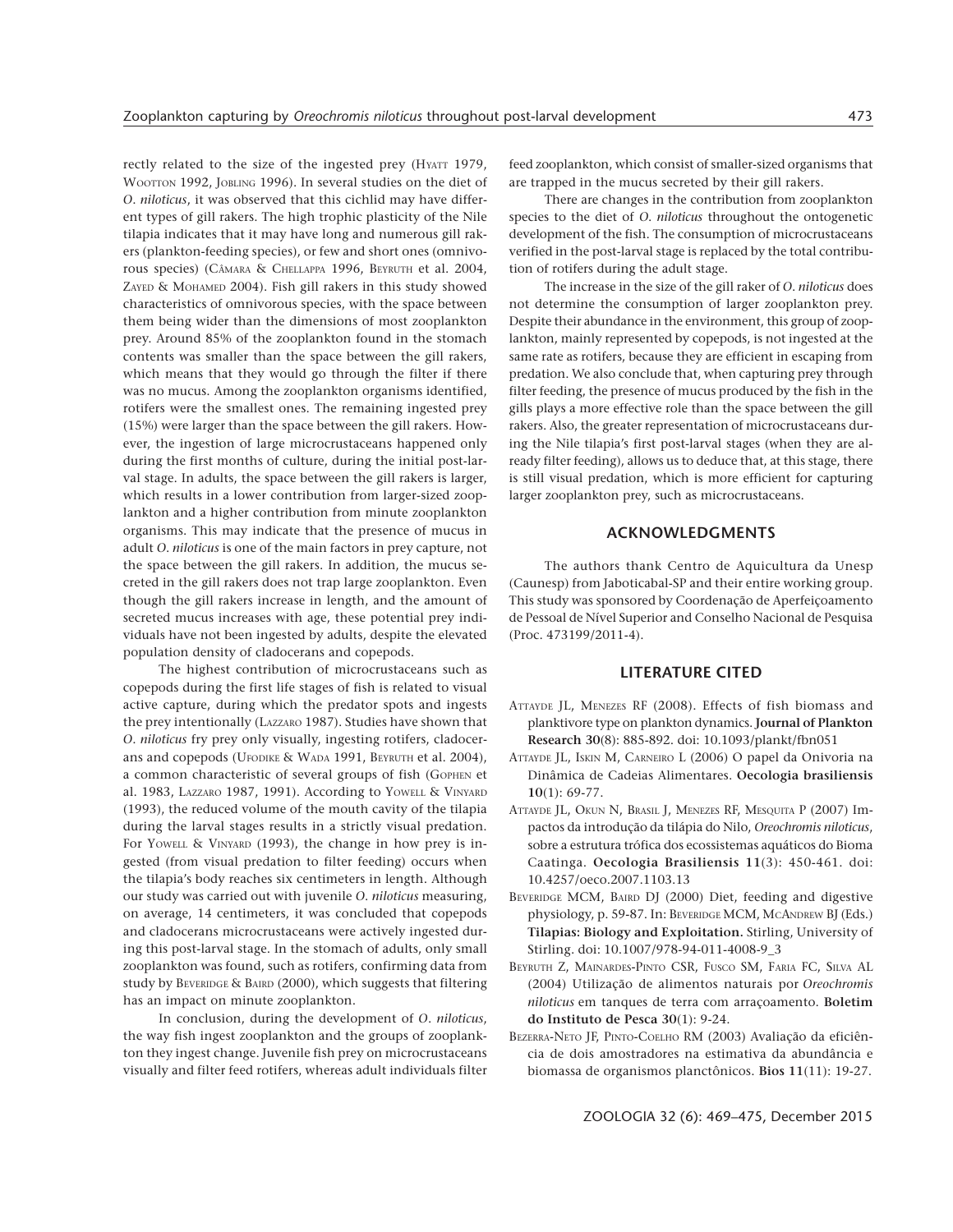- BWANIKA GN, CHAPMAN LJ, KIZITO Y, BALIRWA J (2006) Cascading effects of introduced Nile Perch (*Lates niloticus*) on the foraging ecology of Nile tilapia (*Oreochromis niloticus*). **Ecology of Freshwater Fish 15**: 470-481. doi: 10.1111/ j.1600-0633.2006.00185.x
- CÂMARA MR, CHELLAPPA S (1996) Regime alimentar e adaptações morfo-anatômicas do trato digestivo dos Ciclídeos (Pisces: Cichlidae). **Boletim do DOL/CB/UFRN 9**: 59-66.
- DIANA JS, LIN CK, BHUKASWAN T, SIRSUWANATACH V, BUURMA BJ (1991) Data Report, Volume Two, Number three. Thailand: Cycle III of the Global Experiment. PD/A CRSP, Oregon State University, Corvallis, Oregon, 86p.
- DRENNER RW, MCCOMAS SR (1980) The role of zooplankton escape ability and fish size selectivity in the selective feeding and impact of planktivorous fish, p. 587-593. In: KERFOOT WC (Ed.) **Evolution and Ecology of Zooplankton Communities.** Hanover, University Press of New England, XXIII+793p.
- DRENNER RW, STRICKLER JR, O'BRIEN WJ (1978) Capture probability. The role of zooplankter escape in the selective feeding of planktivorous fish. **Journal of Fisheries Research Board of Canada 35**(10): 370-1373. doi: 10.1139/f78-215
- DRENNER RW, DE NOYELLES-JR F, KETTLE D (1982a) Selective impact of filter-feeding gizzard shad on zooplankton community structure. **Limnology and Oceanography 27**(5): 965-968. doi: 10.4319/lo.1982.27.5.0965
- DRENNER RW, VINYARD GL, GOPHEN M, MCCOMAS SR (1982b) Feeding behavior of the cichlid, *Sarotherodon galilaeum*: selective predation on Lake Kinneret zooplankton. **Hydrobiologia 87**: 17-20. doi: 10.1007/BF00016658
- DRENNER RW, THRELKELD ST, MCCRACKEN MD (1986) Experimental analysis of the direct and indirect effects of an omnivorous filter feeding clupeid on plankton community structure. **Canadian Journal of Fisheries and Aquatic Sciences 43**: 1935-1945. doi: 10.1139/f86-239
- DRENNER RW, HAMBRIGHT HD, VINYARD GL, GOPHEN M, POLLINGHER U (1987) Experimental study of size-selective phytoplankton grazing by a filter-feeding cichlid and the cichlid's effects on plankton community structure. **Limnology and Oceanography 32**(5): 1138-1144.
- ELHIGZI FAR, HAIDER SA, LARSSON P (1995) Interaction between Nile tilapia (*Oreochromis niloticus*) and cladocerans in ponds (Khartoum, Sudam). **Hydrobiologia 307**: 263-272. doi: 10.1007/BF00032020
- EL MOOR-LOUREIRO LMA (1997) **Manual de Identificação de Cladóceros Límnicos do Brasil.** Brasília, Universa, 156p.
- FIELDS DM, YEN J (1996) The escape behavior of *Pleuromamma xiphias* from a quantifiable fluid mechanical disturbance, p. 323-340. In: LENZ PH, HARTLINE DK, PURCELL JE, MACMILLAN DL (Eds.) **Zooplankton: Sensory Ecology and Physiology.** Amsterdam, Gordon & Breach Science Publishers.
- FIGUEREDO CC, GIANI A (2005) Ecological interactions between Nile tilapia (*Oreochromis niloticus*, L.) and the phytoplanktonic community of the Furnas Reservoir (Brazil). **Freshwater**

**Biology 50**: 1391-1403. doi: 10.1111/j.1365-2427.2005.01407.x

- GOPHEN M, DRENNER RW, VINYARD GG (1983) Fish introductions into Lake Kinneret – Call for Concern. **Aquaculture Research 14**(1): 43-45. doi: 10.1111/j.1365-2109.1983.tb00053.x
- GROVER JJ, OLLA BL, O'BRIEN M, WICKLUND RI (1989) Food habits of Florida Red Tilapia fry in natured seawater pools in the Bahamas. **The Progressive Fish-Culturist 51**(3): 152-156. doi: 10.1577/1548-8640(1989)051<0152:FHOFRT>2.3.CO;2
- HJELM J, PERSSON L, CHRISTENSEN B (2000) Growth, morphological variation and ontogenetic niche shifts in perch (*Perca fluviatilis*) in relation to resource availability. **Oecologia 122**: 190-199. doi: 10.1007/PL00008846
- HYATT KD (1979) Feeding Strategy, p. 71-119. In: HOAR WS, RANDALL DJ, BRETT JR (Eds.) **Fish Physiology. Bioenergetics and Growth.** New York, Academic Press, vol. 7, XVII+786p.
- JHA BR, WAIDBACHER H, SHARMA S, STRAIF M (2006) Fish species composition, number and abundance in different rivers and seasons in Nepal and the reevaluation of their threat category for effective conservation and management. **Ecology, Environment & Conservation 12** (1): 25-36.
- JOBLING M (1996) **Environmental Biology of Fishes.** London, Chapman & Hall, 455p.
- KOHLER CC, NEY JJ (1982) A comparison of methods for quantitative analysis of feeding selection of fishes. **Environmental Biology of Fishes 7**(4): 363-368.
- KOSTE W (1978a) **Rotatoria. Die Rodertiere Mitteleuropas begründet von Max Voigt – Monogononta. 2. Auflage neubearbeitet von Walter Koste. (I – Textband).** Berlin, Gebrüder Borntraeger, 673p.
- KOSTE W (1978b) **Rotatoria. Die Rodertiere Mitteleuropas begründet von Max Voigt –**
- **Monogononta. 2. Auflage neubearbeitet von Walter Koste. (II – Tafelband).** Berlin, Gebrüder Borntraeger, 238p.
- LAZZARO X (1987) A review of planktivorous fishes: their evolution, feeding, behaviours, selectivities and impacts. **Hydrobiologia 146**: 97-167. doi: 10.1007/BF00008764
- LAZZARO X (1991) Feeding convergence in South American and African zooplanktivorous cichlids *Geophagus brasiliensis* and *Tilupiu rendalli*. **Environmental Biology of Fishes 31**: 283-293.
- LENZ PH, HARTLINE DK (1999) Reaction times and force production during escape behavior of a calanoid copepod, *Undinula vulgaris*. **Marine Biology 133**(2): 249-258. doi: 10.1007/ s002270050464
- MATSUMURA-TUNDISI T (1986) Latitudinal distribution of Calanoida copepods in freshwater aquatic systems of Brazil. **Revista Brasileira de Biologia 46**(3): 527-553.
- MENEZES RF, ATTAYDE JL, VASCONCELOS FR (2010) Effects of omnivorous filter-feeding fish and nutrient enrichment on the plankton community and water transparency of a tropical reservoir. **Freshwater Biology 55**: 767-779. doi: 10.1111/j.1365-2427.2009.02319.x
- MORIARTY JW, DARLINGTON JPEC, DUNN IG, MORIARTY CM, TEVLIN MP (1973) Feeding and Grazing in Lake George, Uganda. **Proceedings**